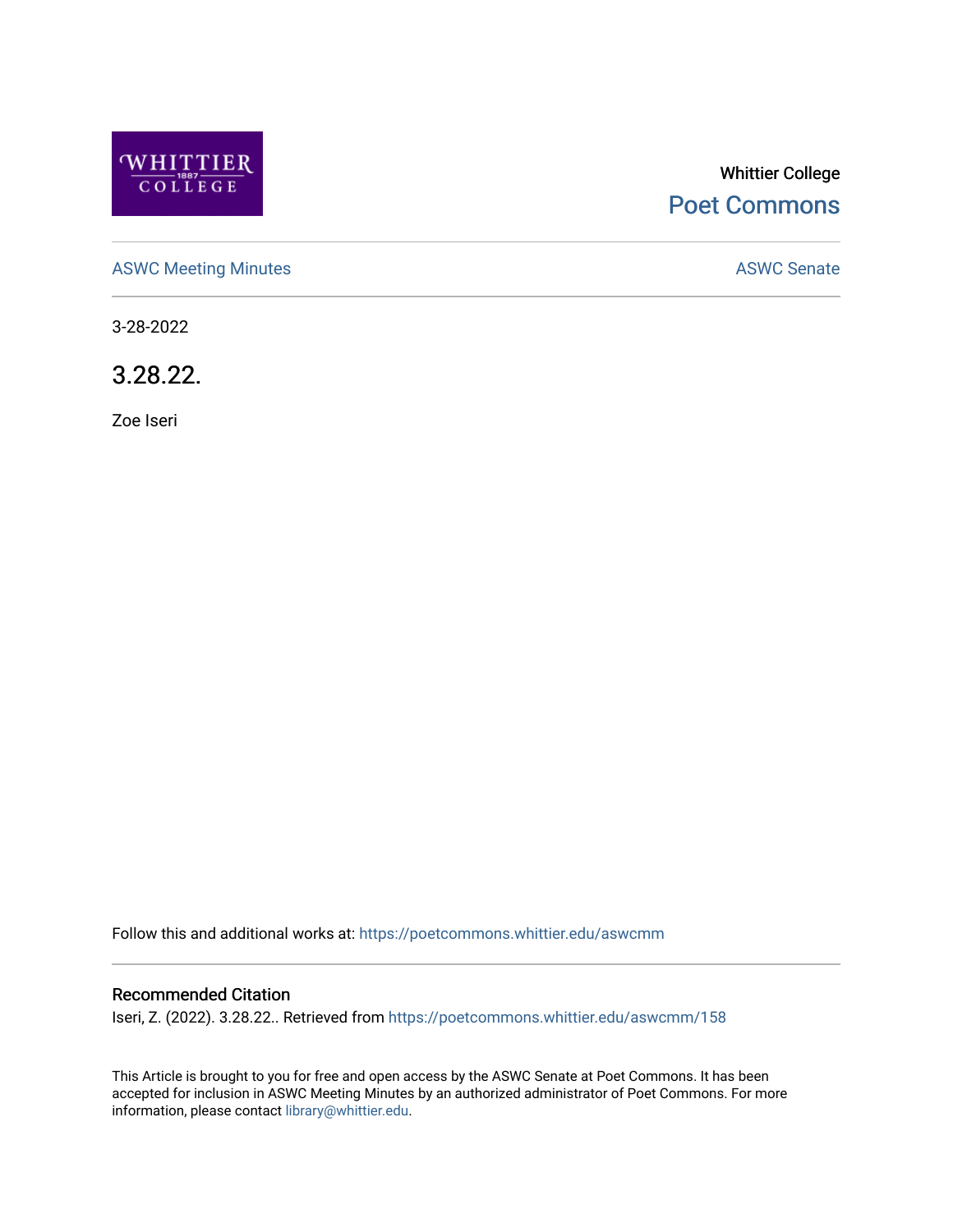

#### **Meeting Minutes for 3/28/22**

- **I. The meeting is called to order at 7:05 pm**
- **II. Moment of Silence/Inspirational quote**
	- **A.** INSPIRATIONAL QUOTE
	- **B.** Read By: Senator Wainwright

## **III. Mission Statement**

- **A.** The ASWC Senate, as the governing body of the Associated Students of Whittier College, is dedicated to the betterment of the college as an institution and as a member of the broader community. The Senate shall assist on-campus clubs and organizations in creating, promoting, and implementing dynamic programs and events that involve students and add value to their educational experience. This body will act as an open forum for students to voice their opinions and desires, always keeping the best interests of the ASWC in mind. In all its actions, the Senate will serve the students first with integrity, dedication, responsibility, and humility.
- **B.** Read By: Senator Maldonado

#### **IV. Roll Call – Secretary Iseri**

- **A. Present:** President Hagan Martin, Vice President Brost, Treasurer Estrada, Director Pena, Senator Flores, Senator Romero, Senator Duenas, Senator Waldorf, Senator Wang, Senator Lujan, Senator Maldonado, Senator Wainwright, Senator Weber, Senator Lyle-Temple,
- **B. Absent excused:** Director Benn, Senator Coco, Senator Holoman,
- **C. Unexcused:** Senator Wright, Senator Johnson

## **V. Minutes Amendment/Approval**

- **1.** Director Pena
- **2.** Senator Flores
- **VI. Public Voice**
	- **A.** N/A

#### **VII. President's Message -** *President Hagan-Martin*

- **A.** Hello Everyone, I hope you are well rested from spring break last week! Please stay safe today with all the rain happening today!
- **B.** In addition, I wanted to share that it is required for all Students to test for COVID-19 this week.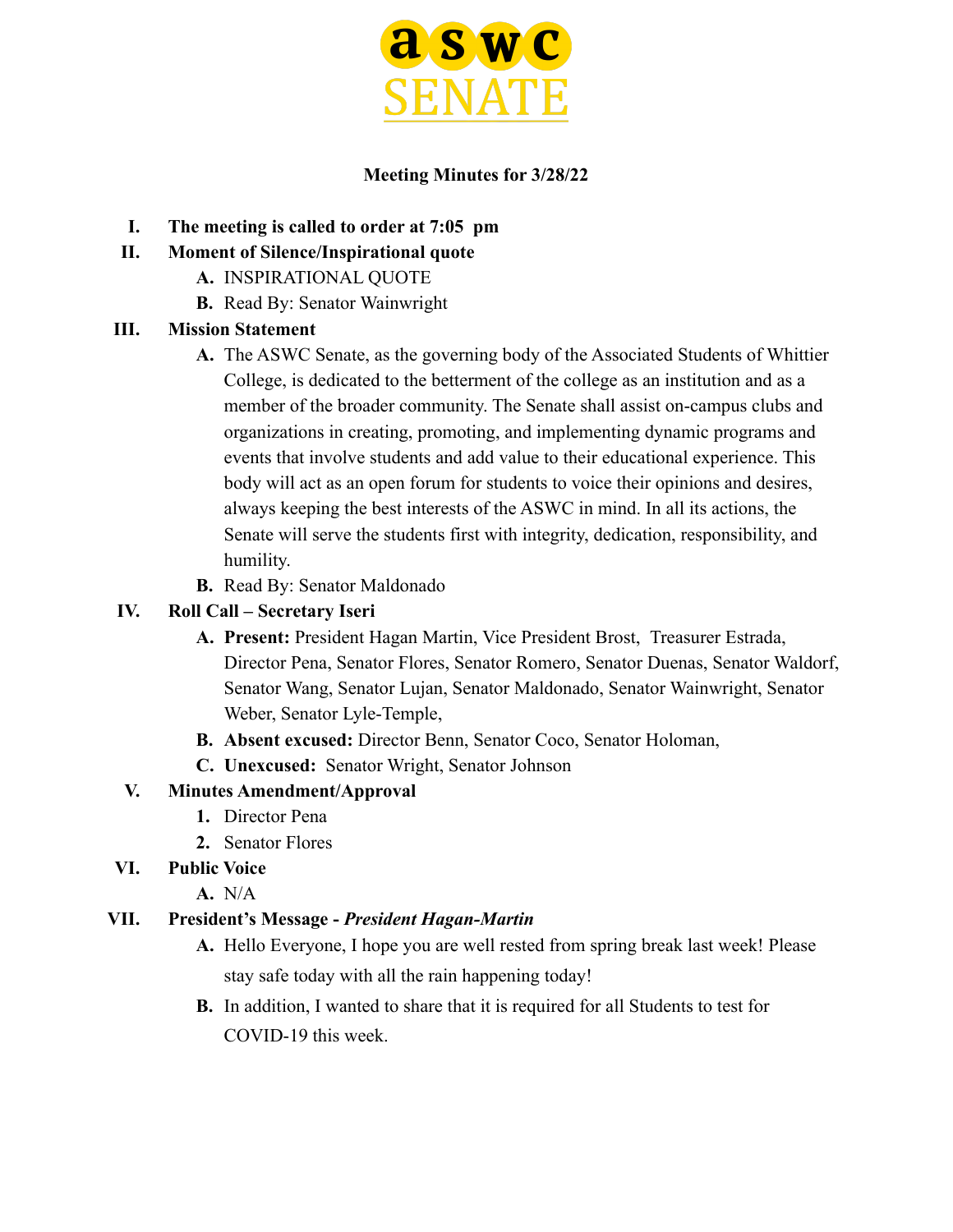

- **C.** Testing must be completed within this week, testing sites are Located in Villaobos Hall from 9am until 1pm, starting today until Friday, except on Thursday for Cesar Chavez Day. Please make sure to remind your constituents about testing.
- **D.** Lastly, I want to remind everyone that self-care is important and if you need to take your time during this next busy season, we as Eboard understand. We ask in return that you let us know in advance. Again stay safe, and that is all from me.

## **VIII. Treasurer's Report -** *Treasurer Estrada*

- **A.** Assisting clubs with questions, and managing the Senate's budget.
- **B.** Helping with other miscellaneous budget tasks.
- **C. ASWC Accounts:**
	- **1. General Fund Balance: \$37,447.98**
	- **2. Total Funds Allocated Thus Far: \$126,552.02**
	- **3. Operational Account Balance: \$21,210.60**
	- **4. Reserve Account Balance: \$34,631.00**
	- **5. First Readings: \$0.00**
	- **6. Daily Calendar Considerations:\$0.00**

#### **IX. Constituent Reports**

- **A. Academic Affairs Chair:** *Sen. Waldorf*
	- **1.** Nothing to report
- **B. First-Year Class Council:** *Sen Holoman*
	- **1.** Nothing to report
- **C. Commuter Representative:** *Sen. Flores*
	- **1.** Nothing to report
- **D. Residential Hall Representative:** *Sen. Wang*
	- 1. Nothing to Report
- **E. Non-Traditional Student Representative:** *N/A*

1.

- **F. 2nd-year Student Body Representative:** *Sen. Maldonado*
	- **1.** Nothing to Report
- **G. 3rd-year Student Body Representative:** *Sen. Wright*
	- **1. Nothing to Report**
- **H. 4th- year Student Body Representative:** *Sen. Lyle-Temple*
	- 1. Nothing to report
- **I. Inter-Club Council Representative:** *Sen.*

1. N/A

**J. Diversity Council Representative:** *Sen. Duenas* **1.**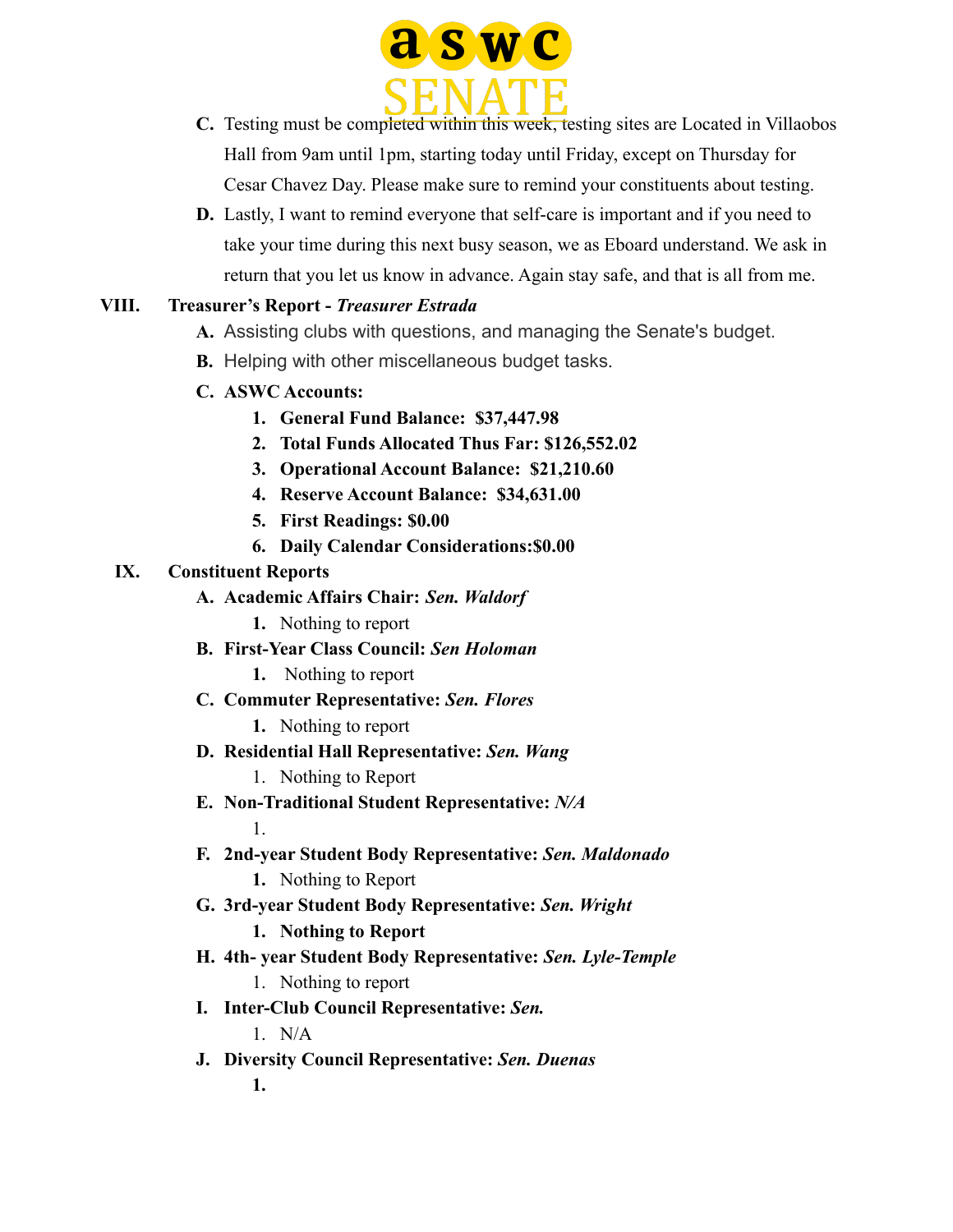

**K. Social Justice Coalition Representative:** *N/A* **1.**

#### **L. Media Council Representative:** *Sen. Romero*

- **1.** Media Council
	- a) Still going over the constitution to make any necessary changes or updates, in order to make sure it is clear and concise for next years leadership
	- b) Meeting was held this week on Monday
	- c) Budgets waiting to be cleared in accounts
		- (1) Budget request for GreenLeaf Review, \$3,700 but expecting to come below that amount
- **2.** Quaker Campus
	- a) They have five new hires
		- (1) One new hire writing sports articles two times a week and getting paid
		- (2) Another two new hires for general staff writer position
	- b) Took Spring break off, no articles posted
	- c) First print issue was before Spring Break
- **3.** K-Poet
	- a) Hung flyers to promote open mic night
		- (1) April 7th open mic night
	- b) Hired two new broadcasters
	- c) Had manager Monday meeting to discuss materials and events ○ Broadcaster meeting was held Tuesday
	- d) Marketing positions are still needed
		- (1) 1-2 more for marketing team
		- (2) Tech Assistant
	- e) Marketing team had a meeting this week and getting content out by posting daily on K-Poet's social media accounts
	- f) Broadcasters worked at the station this week
	- g) Broadcasters did not work during spring break nor did marketing members
- **4.** Video Production Services
	- a) Edited the play Eurydice
	- b) Working on a budget for Theater to even benefit VPS too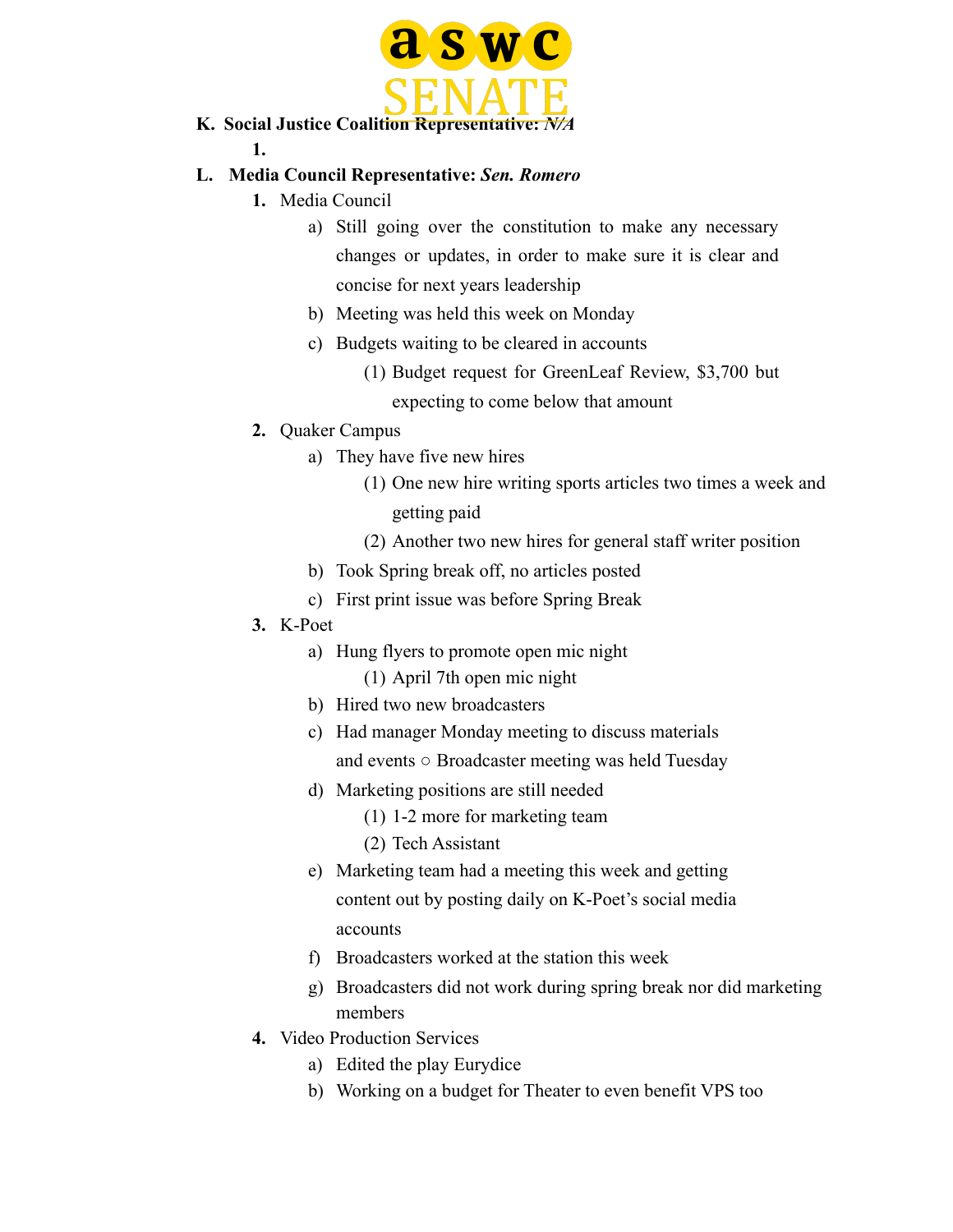

- d) Still wanting to recruit some more members
	- (1) Currently only 3 members
	- (2) In the need of getting more awareness about their club
- **M. Poet Student-Athlete Leadership Academy Male Representative:** *Sen. Coco* **1.** Nothing to report
- **N. Poet Student-Athlete Leadership Academy Female Representative:** *Sen. Weber*
	- **1.** Nothing to report
- **O. Inter-Society Council Female Representative:** *Sen Johnson*
	- 1. Nothing to report
- **P. Inter-Society Council Male Representative:** *Sen. Lujan*
	- *1.* Nothing to report

#### **X. Committee Reports**

#### **A. Administrative –***Vice President Brost*

- 1. Admin Committee did meet last week and we got a lot done.
- 2. I have officially launched the Senate Shadow Program! Please encourage your peers to participate in it if they are interested in running in a Senate position. We already have one person interested in shadowing a couple of positions.
- 3. I am still working on my amendments, they are coming along slowly but surely.
- 4. If you are interested in joining admin committee, we meet on Tuesdays at 5:00pm via Zoom.
- **5.** Also, the Senate stoles are in! I have already let the graduating seniors know when and where to pick up their stoles.

#### **B. Budget Committee-** *Treasurer Estrada*

**1.** Budget Committee meets on Tuesdays from 12:30 pm - 1:30 pm on zoom. Everyone that is signed up will be reminded through slack and text.

## **C. Campus Relations-** *Director Benn*

**1.**

## **D. Program Board –** *Director Pena*

- **1.** Finalizing Whittfest, and other activities for the year
- **2.** Working and collaborating with a bunch of other groups and organizations for movie nights and other activities
- **3.** Late april/early May applications for Program Board will open

#### **E. Advocacy-** *President Hagan-Martin*

**1.** We are still meeting on Zoom on Wednesdays at 6pm, I will let the Student